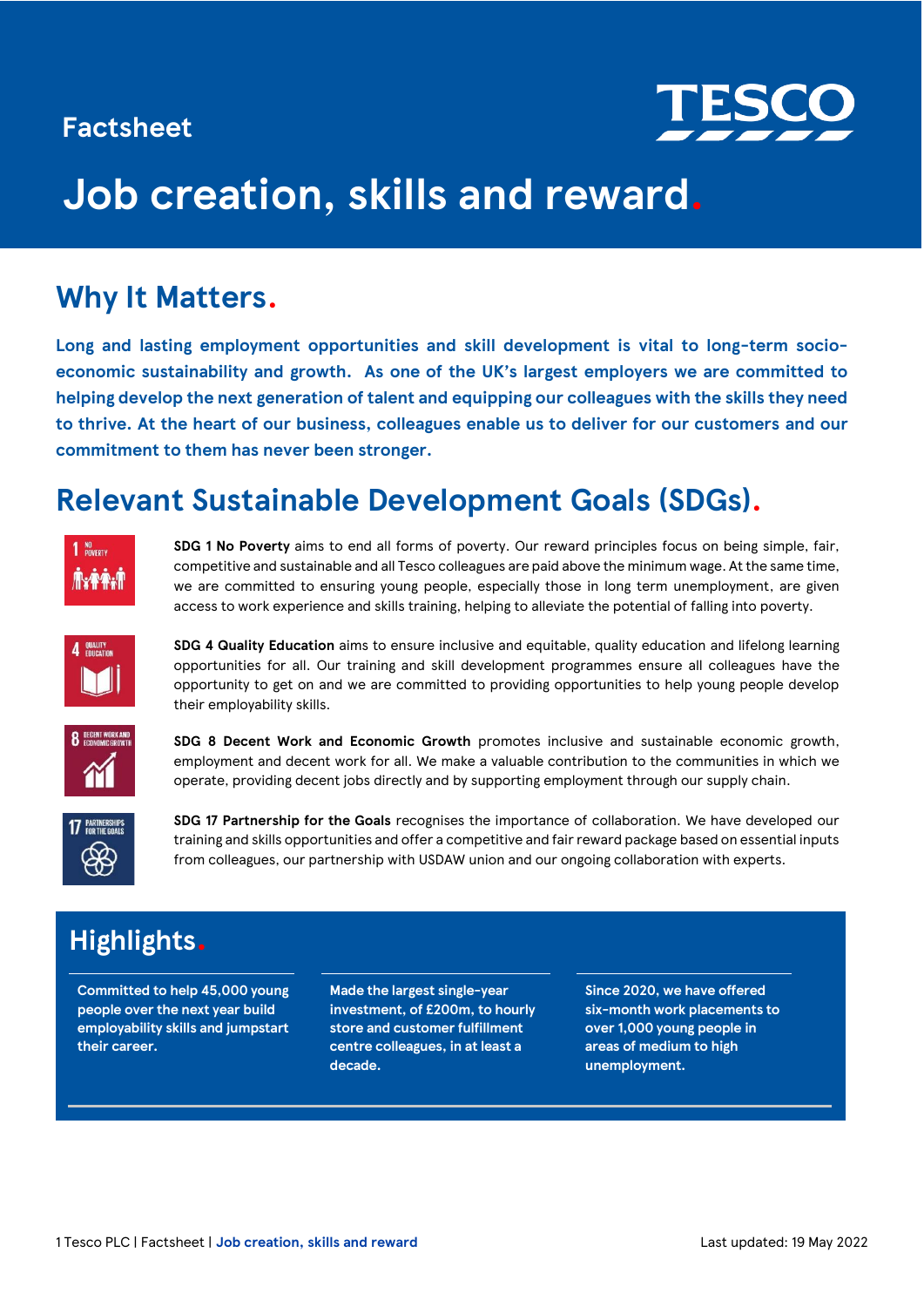# **Our Approach.**

**As our business evolves, we want to ensure our colleagues have the skills they need to succeed and to better serve our customers. This means reskilling and upskilling our workforce to meet current and new demands and helping young people to gain valuable experience to kick-start their career.** 

We want to be a great place to work and are committed to offering a fair and decent reward package that recognises the incredible contribution our colleagues make. We want colleagues to have the opportunity to get on in ways that are meaningful, this could be through building new skills, upskilling or accessing employment opportunities.

## **Supporting communities through job creation**

Across the Group we employ around 345,000 colleagues, helping to serve our customers, communities and planet a little better every day. We take an agile and innovative approach to recruitment, offering incentives to attract talent where demand for roles is greatest to ensure we meet our business needs whilst also supporting the communities in which we operate:

- To help address the driver shortage, i**n 2021 we hired 960 HGV drivers** in the UK, via recruitment, conversion courses and apprenticeships and offered new joiner incentives in the UK to stimulate more interest.
- We welcomed around **7,000 new home delivery drivers** in response to increased demand for home shopping during COVID-19 restrictions and provided colleagues in the UK with upskilling opportunities to bolster our home delivery service.
- Over the Christmas period in 2021, **35,000 temporary colleagues** were hired in the UK. Across Tesco Ireland and Central Europe, we recruited almost 10,000 colleagues into the business during 2021/22.
- We have taken steps to **support Ukrainian colleagues** in Central Europe affected by the war, including holding roles open and continuing to pay salaries for the small number of Ukrainian colleagues who decided to return to Ukraine. We have also created job opportunities and supported applications from Ukrainian refugees including providing language support through the application process and beyond.

**Read more about the opportunities we are creating for our workforc[e here.](https://www.tesco-careers.com/)**

## **The right tools and skills to support learning and development**

Across the Group, our learning tools support colleagues in their current role and offer opportunities to develop skills for the future. More recently, we have announced plans for significant investment in colleague skills and training, across a range of growth areas within our business and support the workforce of the future. Our capability building programmes include:

- − **Developing skills for retail colleagues,** allowing for greater flexibility and enabling colleagues to fulfil roles where demand is greatest, e.g. serving on a checkout or a self-service area, picking an online order or replenishing the shelves in their local store or Customer Fulfilment Centre.
- − **Apprenticeships:** In the UK, more than 300 colleagues within our distribution centres and stores have joined the Warehouse to Wheels Level 2 HGV apprenticeship programme to become drivers.

In Scotland and Wales, we have also accelerated this upskilling programme. Our Central Europe business supported over 2,300 apprentices with in-store work experience. In the UK, our first cohort of new Business Management Degree students joined this apprenticeship in 2021. The programme offers students invaluable skills along with the opportunity to earn an income while studying.

- Line manager training: Across the Group we offer Inclusive line manager training. This training helps to build awareness and skills on recognising individual biases and valuing the uniqueness of team members. Over 3,500 colleagues across the Group have completed the training since its launch in 2020.
- Building digital skills: As the needs of the workplace evolve the importance of developing digital skills is ever more important. In the UK, we have run Future Skills Partners, digital skills sessions in stores to help build digital confidence. Since October 2020, we have invested in Future Skills Partners tasking them with coaching and supporting colleagues on using digital systems and tools including our Work & Pay colleague platform to view payslips and access work schedules. We will continue to use the Future Skills Partners to deliver our new digital capabilities in 2022/23.
- − **General Assistant to Deputy Manager programme:** We have supported nearly 300 store colleagues in Central Europe with their future career aspirations by helping to develop key skills that enable progression onto future roles.
- Great Manager Programme: In Tesco Business Services (TBS) and our Technology business (Bengaluru, Central Europe and the UK), we are building the skills and capabilities of our colleagues in partnership with the Great Manager Institute (GMI) with bespoke, certified training.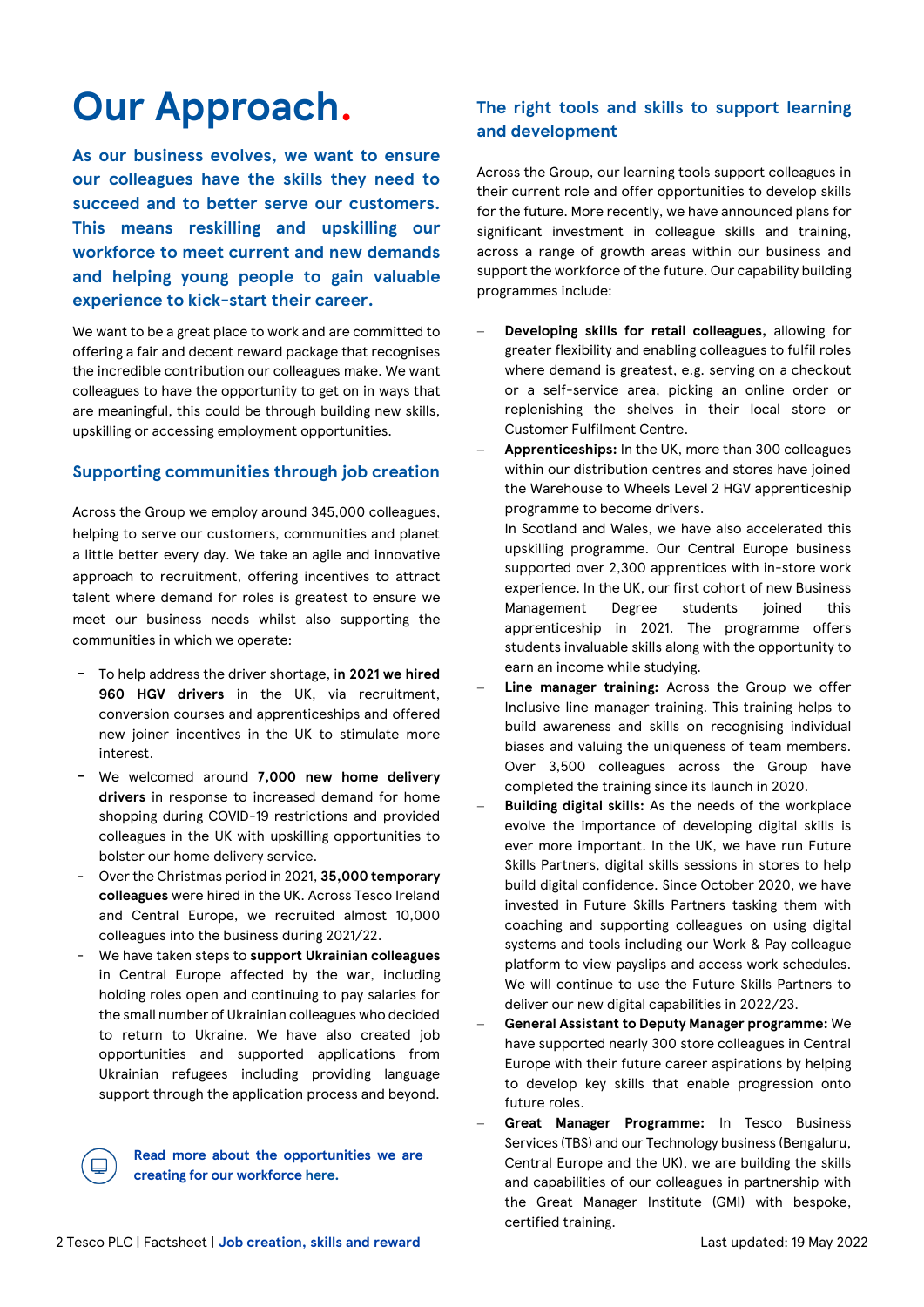Interns: We have successfully completed the first cohort of our new Business Diversity Internships, a programme that supports external candidates identifying as disabled; ethnic minority; LGBTQ+; or from a socially, economically disadvantaged background. From the first cohort, the programme achieved a 94% satisfaction rate and of the 36 young people who completed this programme, 26 were offered a place on our Business Graduate programme.

> **Read more about how we are supporting young people into work [here.](https://www.tescoplc.com/sustainability/colleagues/jobs-skills/)**

### **Helping young people get into work**

We know that transitioning to the world of work can be challenging for young people, especially when faced with a volatile and changing job market that requires new skills for the future. We are committed to providing opportunities to help young people develop their employability skills and start their careers, including:

- **Skills Development:** Our 3-year partnership with the Prince's Trust and the training charity Institute of Grocery Distribution (IGD) resulted in us exceeding our target to reach 50,000 young people to develop employability and life skills through activity such as volunteering. In July 2021, we announced the extension of our partnership with the Prince's Trust for a further five years with an ambition to reach an additional 200,000 young people most in need of support in developing life-long skills.
- Kickstart: Supports 16-24 year olds claiming Universal Credit and at risk of long-term unemployment. Since announcing our commitment in 2020, we have offered six-month work placements to over 1,000 young people in areas of medium to high unemployment. The first cohort of Kickstart colleagues who finished their placements in May 2021 provided feedback and rated the experience of the programme as 96% satisfaction. Of this cohort, 47% of young people who completed the programme gained employment at Tesco.
- Movement to work: In 2021, through our cross-sector business collaboration, nearly 300 young people in the UK aged 16-30 not in education, employment or training (NEETs) started work placements, with 45% offered employment. For 2022, we have pledged to make 300 work placements available to young people in the UK.
- Graduates: Our graduates are given responsibility from day one to gain knowledge through hands-on experience, learning and development. In the UK we introduced the Business Graduate programme which provides experience in different parts of the business. This year, 56 graduates started with us in the UK and we have taken on 100 graduates across the Group.

### **Colleague reward and benefits**

Our Reward principles focus on being simple, fair, competitive and sustainable and we apply this across the Group. All Tesco colleagues are paid above the minimum wage, and we have fully established recognition and collective bargaining agreements with independent unions, USDAW, Unite and URTU for all our hourly-paid colleagues across the UK. As such, decisions on reward are negotiated and agreed with colleagues and union representatives.

- − In April 2022 we announced a **£200m investment in colleague pay, benefits and skills** for our UK hourlypaid store and Customer Fulfilment Centres (CFC) colleagues. This new pay deal will see the hourly rates increase by 5.8% from £9.55 to £10.10 from July 2022. Our agreement with USDAW includes investment in a number of benefits and enhancements that colleagues asked us to prioritise such as offering more contractual hours for part time colleagues in stores. We will also be launching a new online platform later this year where colleagues will be able to view their schedules, access training and development, and sign up to extra hours if they wish.
- As part of our new pay deal for retail and distribution centre colleagues in the UK, **we have committed to offering vacant hours to colleagues who have less than 16 hours** of work, per week, before seeking candidates externally. When recruiting externally all contracts will be based on a minimum 16-hour week.
- − **Discretionary payment**: Across our markets we have made a number of discretionary payments in recognition of our colleagues' contribution during 2021/22. In the UK, in June 2021 we recognised the efforts of all our hourly in store retail colleagues with a thank you payment. In addition, we also announced a one-off thank you payment in 2022 of 1.25% annual earnings to hourly paid store, CFC and Customer Engagement Centre (CEC) colleagues. In Ireland, we awarded a one-off 2% Thank You Bonus to our store and distribution colleagues for the way they served customers over the last 12 months.

We feel a duty of care to provide our colleagues with a comprehensive balanced benefits package that supports their different needs. These include:

− **Colleague Clubcard:** Our colleagues are given a 10% colleague discount on their shopping, which is offered all year round. During the payday weekend, this offer is boosted to a 15% discount. As well as this benefit, in 2022 we increased our colleague discount allowance by £500, taking the total annual allowance to £1,500, helping our colleagues and members of their households to manage their shopping budgets. In Ireland, colleagues have enjoyed two double discount events during 2021 where a 20% discount has been applied (normally 10%).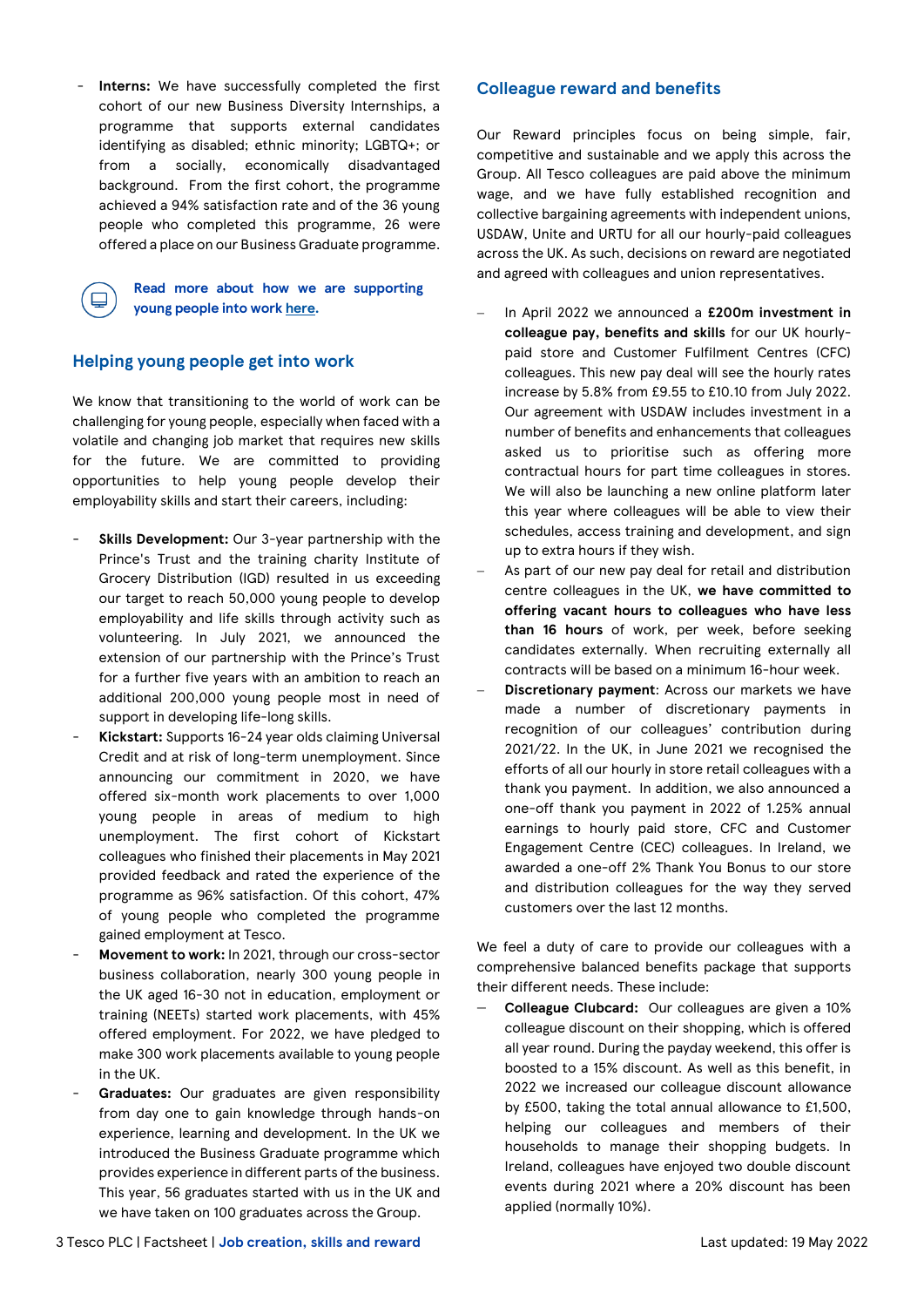- **Save As You Earn:** 29,000 colleagues joined the 2021 scheme. In the UK, almost 21,000 colleagues participate in Buy As You Earn. Both schemes enable colleagues to share in Tesco's success. In Ireland, colleagues have the opportunity to buy shares at a discounted option price and then sell them at the end of the saving period.



**Read more about the Reward principles and our benefit package for colleague[s here.](https://www.tescoplc.com/sustainability/colleagues/reward/)**

## **Awards and Benchmarks.**

## **Great Place to Work**

Tesco Ireland and Tesco Bengaluru received the accreditation, with Tesco Ireland achieving the recognition for the fifth consecutive year.

## **Top Employer in the UK & US**

dunnhumby achieved accreditation, showcasing our continual focus on improving process and practices for our colleagues. The Top Employers Institute recognises excellence in people practices and organisations are evaluated through fact-based HR Best Practices Survey.

## **Via Bona Award, Ranked Best Employer**

Tesco Slovakia ranked first for the second consecutive year, recognised for our ongoing efforts to support colleagues and create an inclusive work culture.





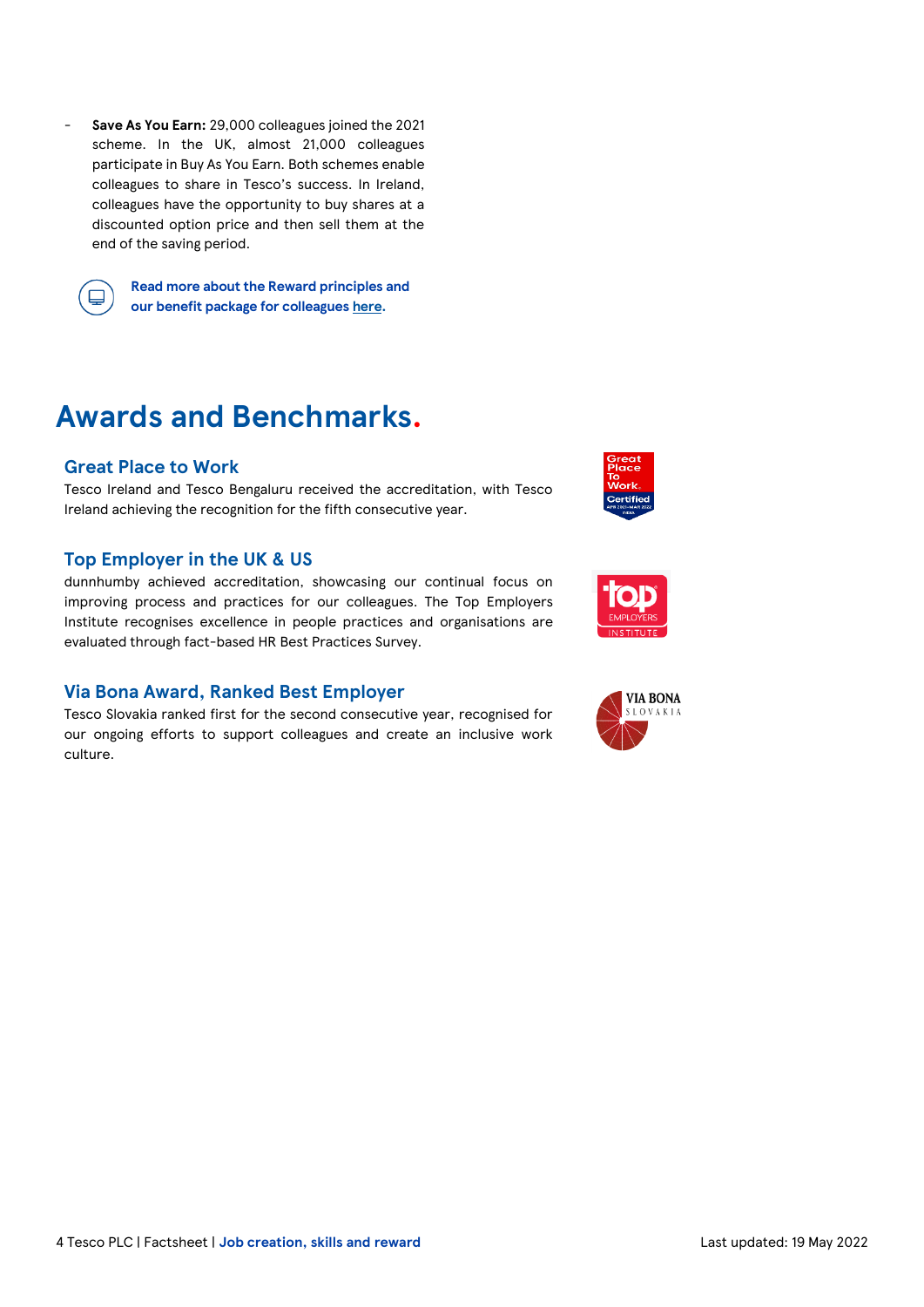## **Performance.**

|                                                            |                                                                                                                                                      | <b>Group data</b>                 |         |         |         |
|------------------------------------------------------------|------------------------------------------------------------------------------------------------------------------------------------------------------|-----------------------------------|---------|---------|---------|
| <b>Commitment</b>                                          | <b>KPIs</b>                                                                                                                                          | 2018/19                           | 2019/20 | 2020/21 | 2021/22 |
| Being a great place to<br>work                             | Percentage of<br>colleagues that<br>recommend Tesco as a<br>great place to work<br>within the "Every Voice"<br>Matters" survey                       | N/A<br><b>Different</b><br>survey | 79%     | 82%     | 80%(a)  |
| Developing careers,<br>skills and leadership<br>capability | Percentage of<br>colleagues who feel<br>they have the<br>opportunity to learn<br>and develop at Tesco<br>within the "Every Voice"<br>Matters" survey | N/A<br><b>Different</b><br>survey | 73%     | 73%     | 73%     |

(a) Our 2021/22 colleague sentiment score, as measured by our Every Voice Matters colleague survey, fell slightly as we lap the impact of the pandemic, which is consistent with the global trend across the retail industry. We performed 8 percentage points ahead of the global retail benchmark measuring colleague sentiment (K&B) and saw a 1 percentage point improvement in on our Great Place to Work score vs. pre-pandemic levels.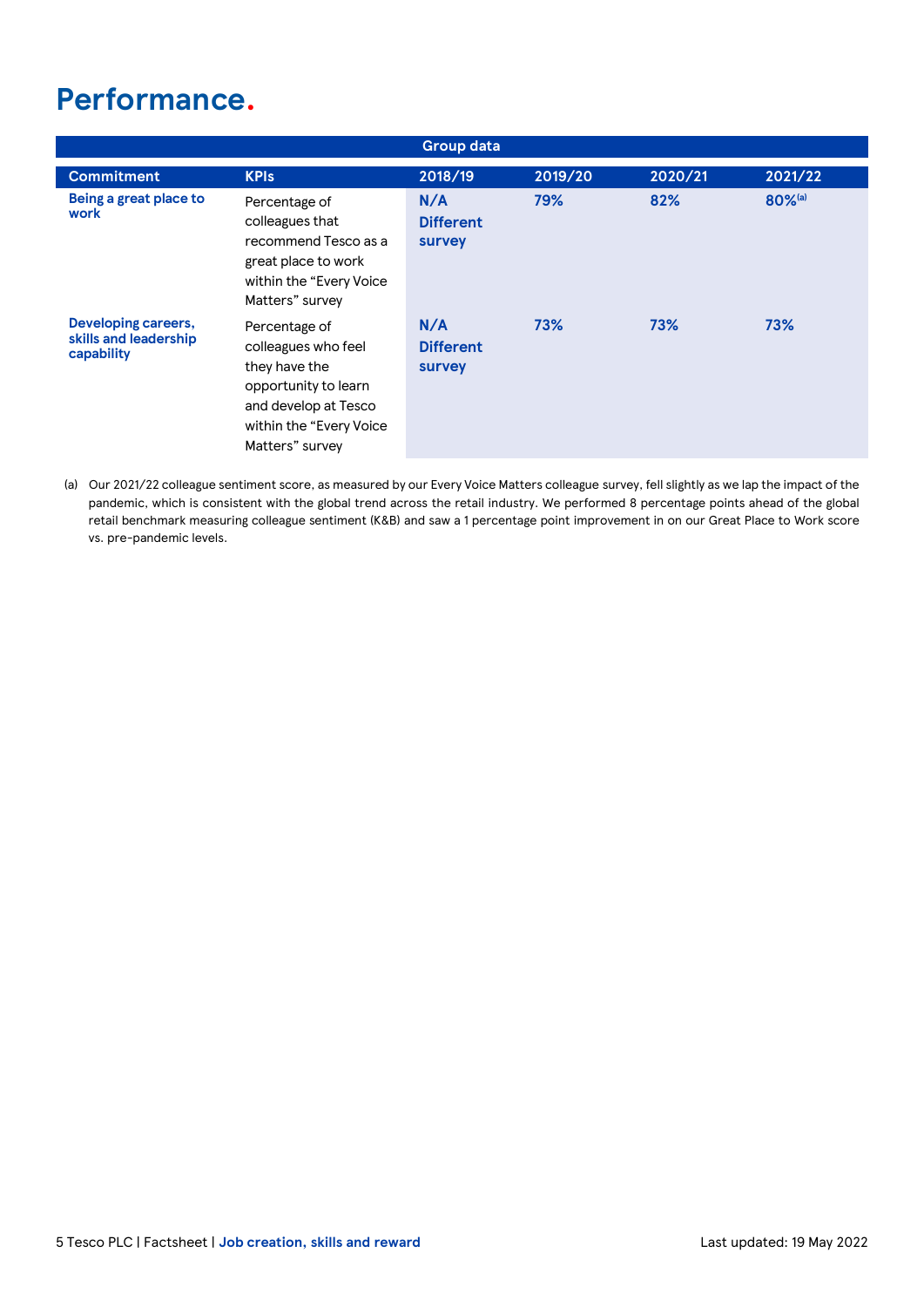## **Methodologies.**

### **How we measure our progress**

To track our progress in supporting colleagues with employment and skills, we rely on the direct feedback we receive through our "Every Voice Matters" (EVM) colleague survey. We also conduct a weekly listening version of our EVM survey to gather more regular feedback to help us better track progress.

## **Percentage of colleagues that recommend Tesco as a great place to work within the "Every Voice Matters" survey**

As defined by percentage of colleagues that agree with the following statement "I would recommend Tesco as a great place to work".

"Agreement" is determined by the selection of "Agree" or "Strongly agree" in the EVM survey, which is conducted with colleagues annually. The survey is distributed across all divisions and markets.

**Percentage of colleagues who feel they have the opportunity to learn and develop at Tesco within the "Every Voice Matters" survey** 

As defined by percentage of colleagues that agree with the following statement "I've had the opportunity to learn and develop at Tesco over the last year".

"Agreement" is determined by the selection of "Agree" or "Strongly agree" in the EVM survey, which is conducted with colleagues annually. The survey is distributed across all divisions and markets.

## **Looking ahead.**

We are committed to being a great place to work, where colleagues are rewarded with a competitive reward package and supported to be at their best, including ensuring they have the skills they need to succeed, now and in the future. We continue to work to make learning simpler, more accessible, relevant and engaging for our colleagues, providing opportunities to learn at Tesco, both virtually and face to face.

## **Commitments and targets**

- Developing careers, future skills and leadership capability for colleagues across the Group.
- − Committed to helping 45,000 young people to build employability skills and jumpstart their career over the next year through our partnership with the Prince's Trust which aims to reach 200,000 young people most in need of support over the next five years.
- Pledged to make 300 work placements available to young people in the UK through Movement to Work in 2022.

## **Read more about our approach**

### **More information**

[Our approach to job creation and skills](https://www.tescoplc.com/sustainability/colleagues/jobs-skills/)

[Helping young people get into work](https://www.tescoplc.com/sustainability/colleagues/jobs-skills/)

[Our approach to pay and rewards](https://www.tescoplc.com/sustainability/colleagues/reward/)